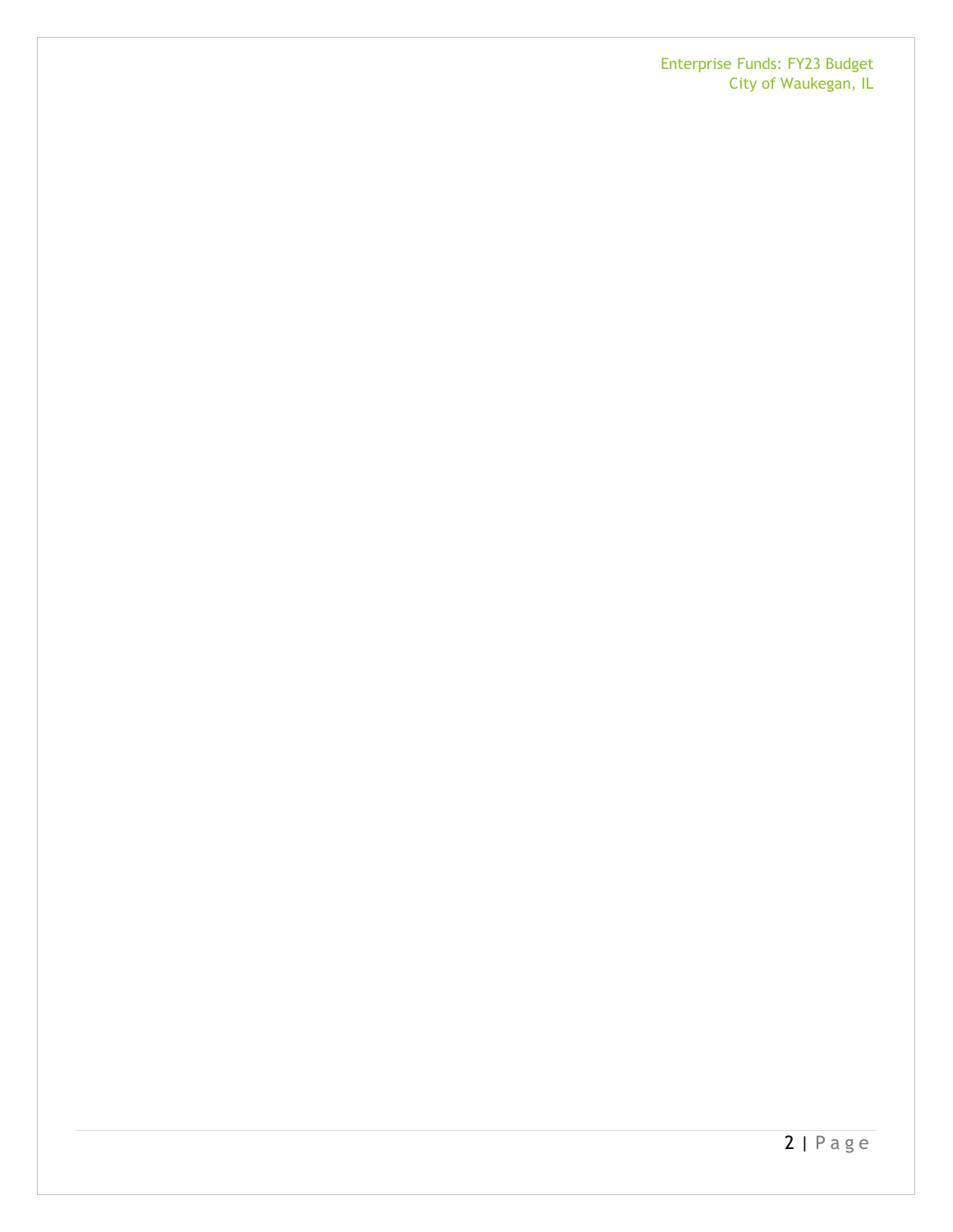# **TABLE OF CONTENTS**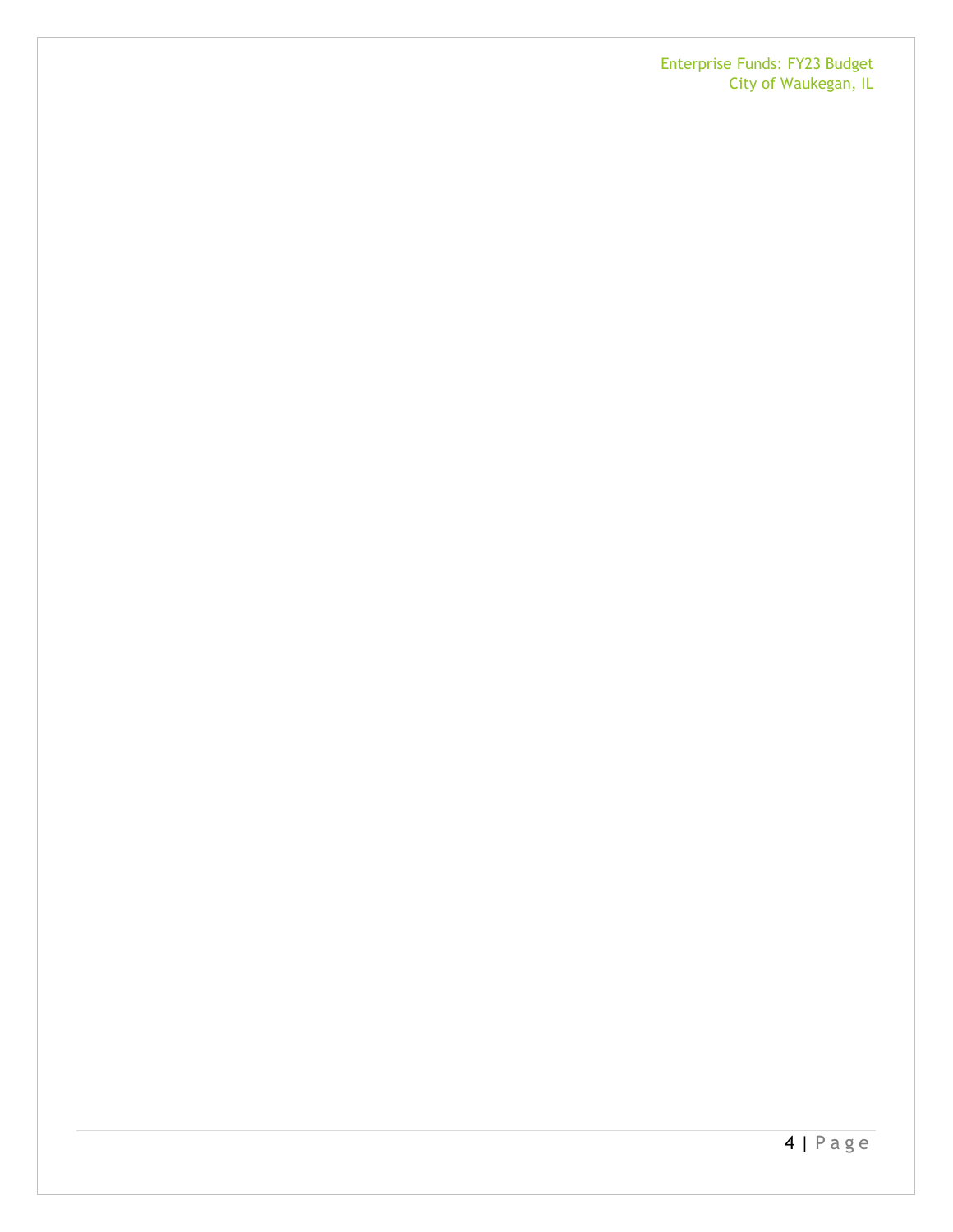## <span id="page-4-0"></span>**INTRODUCTION**

The City of Waukegan serves its water customers and provides wholesale water service to the municipalities of Park City, Beach Park, and Green Oaks. The water plant system receives its water from Lake Michigan, with treatment and transmission handled by the City's waterworks staff. While the City is responsible for transmission of sewerage, either Lake County Public Works or North Shore Water Reclamation District, depending on geography, handles sewage treatment. Additionally, the City operates and maintains metered street parking, several surface parking lots, and one covered parking garage. The City accounts for the water and sewer, and the parking system in the Enterprise Funds. These funds are used to report business-type functions that are intended to recover all or a significant portion of their costs through user fees and charges.

## <span id="page-4-1"></span>**OVERVIEW**

The Fiscal Year 2022-23 ("FY23") Enterprise Funds budget calls for \$16.8 million in revenues and expenses totaling nearly \$34.0 million. Transfers into the water & sewer capital fund from the water and sewer operating fund of \$13.0 million net to \$0, meaning the Enterprise Funds are expected to finish FY23 with a deficit just shy of \$17.0 million.

| <b>ENTERPRISE FUNDS - FY23 BUDGET OVERVIEW</b> |                 |
|------------------------------------------------|-----------------|
| <b>REVENUES</b>                                | 16,801,900.00   |
| <b>EXPENSES</b>                                | (33,799,200.00) |
| <b>SURPLUS (DEFICIT) BEFORE TRANSFERS</b>      | (16,997,300.00) |
| <b>TRANSFERS IN</b>                            | 13,000,000.00   |
| <b>TRANSFERS OUT</b>                           | (13,000,000.00) |
| <b>SURPLUS (DEFICIT) AFTER TRANSFERS</b>       | (16,997,300.00) |

# <span id="page-4-2"></span>**DISCUSSION**

Total revenues are estimated to reach \$16.8 million for FY23. There is no plan to have Water & Sewer Bonds issued in the coming year, thus estimated revenues are heavily exceeded by expenditures as we use our previously issued debt monies. Water sales make up the bulk of total revenues in this area, and we expect them to increase by 7.7% as we revert to normal operations regarding water billing and water shut-offs. Other notable variances in revenue projections include permits and fees, which are expected to decrease versus the FY22 Budget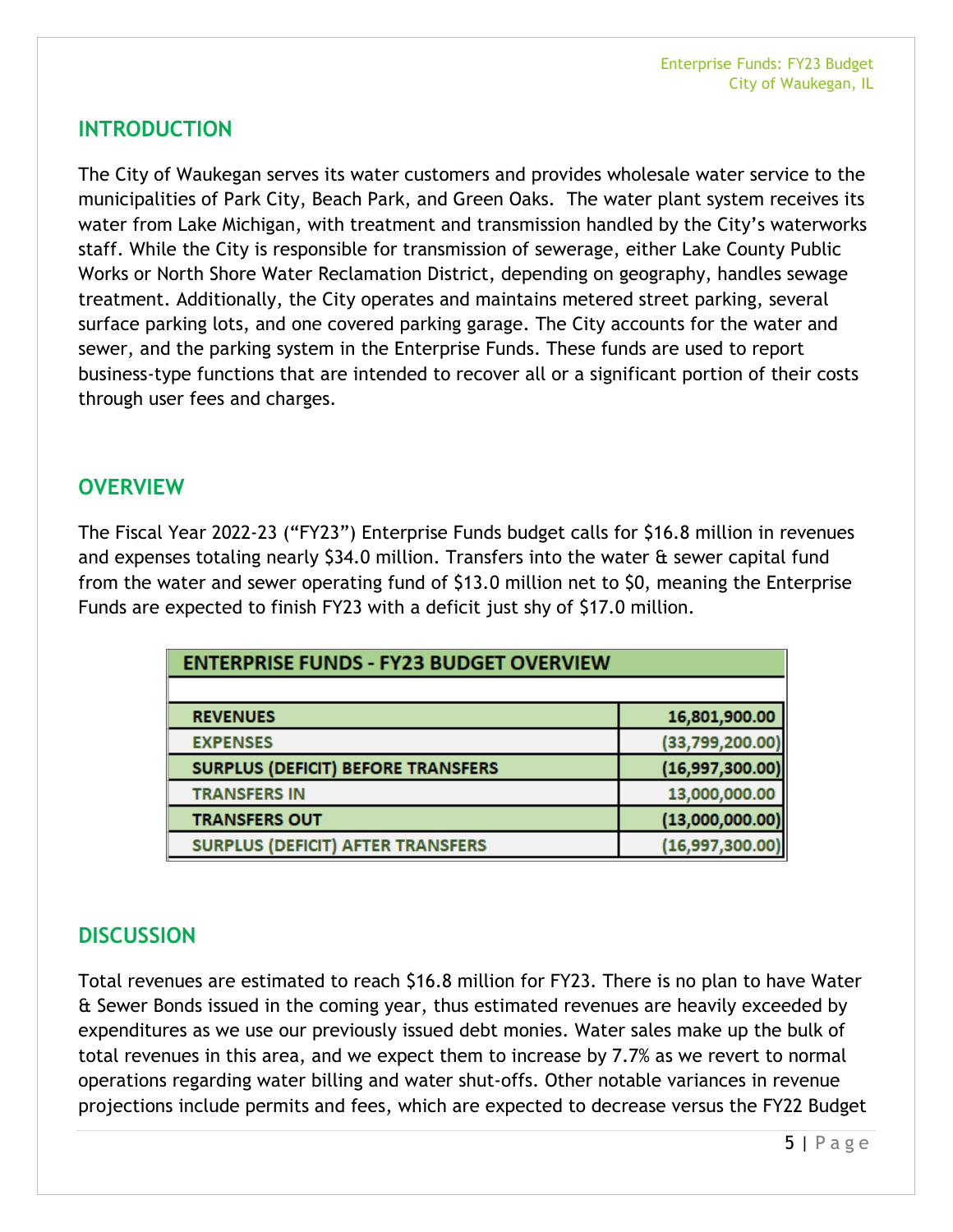by 42.9% and 40.8%, respectively. Rental income is expecting a 126.3% increase in FY23, while charges received from late payments is expecting only a moderate increase of 5.4% due to prior years' underperformances. Interest earned is anticipated to decrease due to the decrease in cash balances from not issuing bonds in FY23.

On the expense side, personnel services and benefits are projected to increase by 13.3%. This increase is largely due to many vacant maintenance worker and laborer positions within the enterprise funds driving FY23 salaries and benefits numbers upwards. The water and sewer salaries and benefits are always dictated by collective bargaining agreements, which further increases salary totals. Contractual services include bonded debt service and lease payments, and are expected to decline \$0.5 million, or 7.7%. Commodities are showing a large increase of \$0.5 million, or 86.5%, compared to the FY22 Budget. This increase is highlighted by high gasoline prices, increases in credit card billing to a new vendor for water collections, a new parking meter electronic system, and a general increase to operating supplies. Capital outlay purchases for FY23 include new vehicles for \$0.4 million.

Major capital improvements are planned in FY23 for water and sewer projects. Complete descriptions can be found for each on individual capital project pages. In total, \$19.7 million in capital improvement projects are earmarked, with major projects including raw water pumping station improvements, a new chlorine gas scrubber, SCADA system improvements, River Road water mains, repairs to the west reservoir, lead pipe removal and replacement, and expansions to the Waukegan Airport water system.

\$13.0 million is projected in transfers-in / out as we plan to move water & sewer bond funds from the water  $\theta$  sewer operating fund to the water  $\theta$  sewer capital fund.

Actual revenues, expenses, and transfers for the prior fiscal year, the FY22 original budget, and the FY23 budget are shown on the following page. See the remaining pages for headcount numbers and line item detail for the FY23 budget proposal.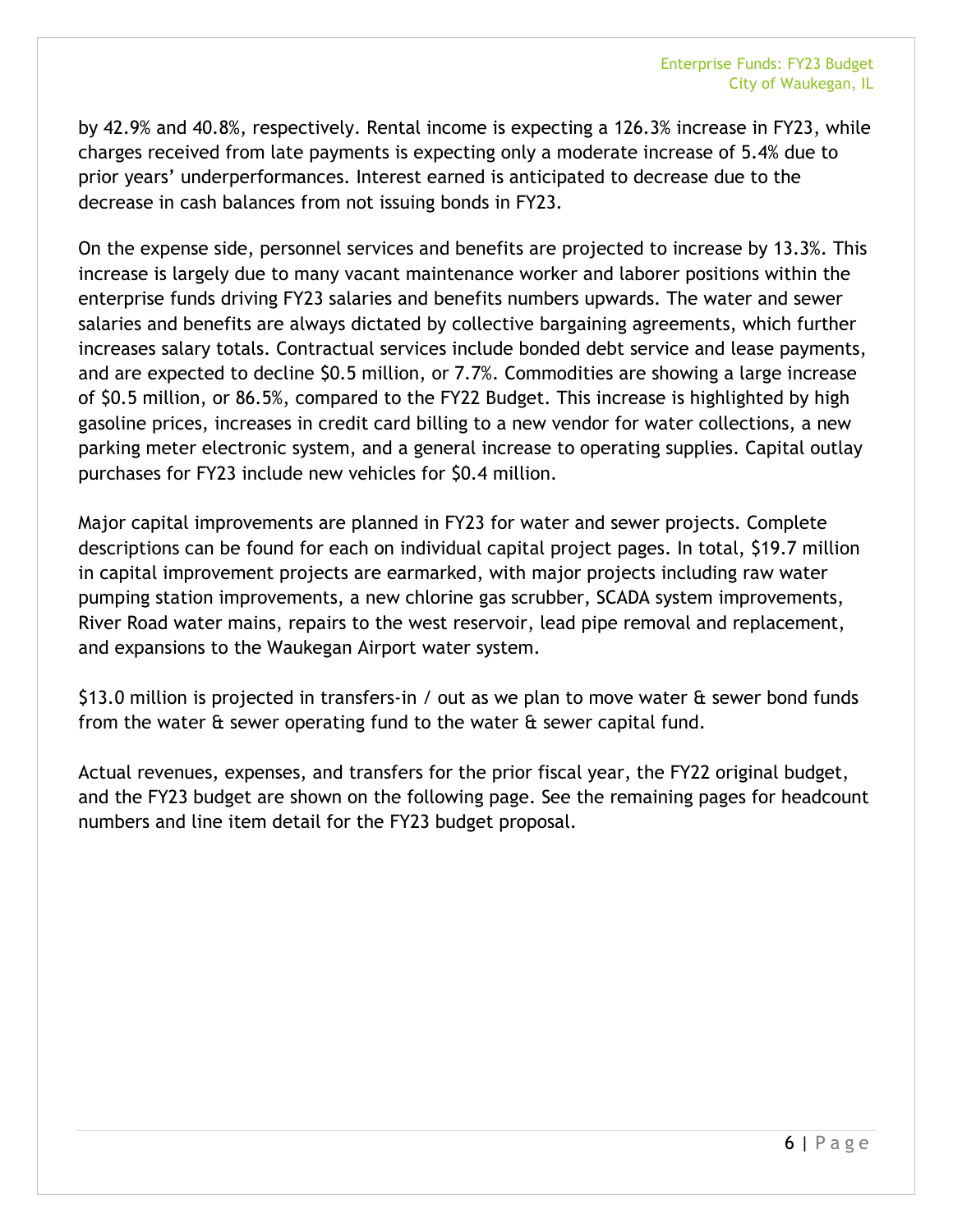# **ENTERPRISE FUNDS BUDGET FY2023**

| <b>REVENUES</b> |                 |                                         |                   |                     |                        | FY23 v FY22 Budget |         |
|-----------------|-----------------|-----------------------------------------|-------------------|---------------------|------------------------|--------------------|---------|
| <b>Fund</b>     | Detail          | <b>Desc</b>                             | <b>FY21</b>       | <b>FY22 OBudget</b> | <b>FY23 Budget Req</b> | $$$ Change         | $%$ Chq |
|                 | <b>SUB 3000</b> | <b>TAX COLLECTION</b>                   | (499, 992.00)     | (600,000.00)        | (600,000.00)           |                    | 0.0%    |
|                 | <b>SUB 3200</b> | <b>PERMITS</b>                          | (79, 571.00)      | (126,000.00)        | (72,000.00)            | 54,000.00          | (42.9%) |
|                 | <b>SUB 3400</b> | <b>FEES</b>                             | (115, 936.77)     | (617,000.00)        | (365,500.00)           | 251,500.00         | (40.8%) |
|                 | <b>SUB 4400</b> | <b>INTERGOVERNMENTAL SERVICES</b>       |                   |                     |                        |                    |         |
|                 | <b>SUB 4600</b> | <b>INTEREST EARNED</b>                  | (57, 701.34)      | (95,000.00)         | (17,600.00)            | 77,400.00          | (81.5%) |
|                 | <b>SUB 4630</b> | <b>RENTAL INCOME</b>                    | (159, 642.71)     | (46,000.00)         | (104, 100.00)          | (58, 100.00)       | 126.3%  |
|                 | <b>SUB 4800</b> | <b>MISCELLANEOUS REVENUE</b>            | (45, 473.06)      | (60,000.00)         | (1,000.00)             | 59,000.00          | (98.3%) |
|                 | <b>SUB 4900</b> | <b>OTHER FINANCING SOURCES</b>          | (99.42)           |                     |                        |                    |         |
|                 | <b>SUB 5200</b> | <b>SEWER &amp; WATER SALES</b>          | (15, 247, 677.62) | (14, 131, 000.00)   | (15, 224, 600.00)      | (1,093,600.00)     | 7.7%    |
|                 | <b>SUB 5500</b> | <b>SEWER &amp; WATER CHARGES</b>        | (147, 326.22)     | (192,000.00)        | (142, 100.00)          | 49,900.00          | (26.0%) |
|                 | <b>SUB 5700</b> | <b>CHARGES - LATE PAYMENT / PENALTY</b> | (271, 105.12)     | (261,000.00)        | (275,000.00)           | (14,000.00)        | 5.4%    |
|                 |                 | <b>TOTAL 500 REVENUES</b>               | (16,624,525.26)   | (16, 128, 000.00)   | (16,801,900.00)        | (673,900.00)       | 4.2%    |
|                 |                 |                                         |                   |                     |                        |                    |         |

| <b>EXPENSES BY SUB</b> |                 |                             |                |                     |                        | FY23 v FY22 Budget |         |
|------------------------|-----------------|-----------------------------|----------------|---------------------|------------------------|--------------------|---------|
| <b>Fund</b>            | Detail          | <b>Desc</b>                 | <b>FY21</b>    | <b>FY22 OBudget</b> | <b>FY23 Budget Req</b> | $$$ Change         | $%$ Chq |
|                        | <b>SUB 2100</b> | <b>PERSONNEL SERVICES</b>   | 3,088,975.70   | 3,612,000.00        | 3,710,700.00           | 98,700.00          | 2.7%    |
|                        | <b>SUB 2200</b> | <b>PERSONNEL BENEFITS</b>   | 1,303,291.40   | 1,676,000.00        | 2,280,100.00           | 604,100.00         | 36.0%   |
|                        | <b>SUB 2400</b> | <b>CONTRACTUAL SERVICES</b> | 4,290,433.84   | 7,011,100.00        | 6,473,300.00           | (537,800.00)       | (7.7%)  |
|                        | <b>SUB 2500</b> | <b>COMMODITIES</b>          | 721,503.55     | 653,000.00          | 1,218,100.00           | 565,100.00         | 86.5%   |
|                        | <b>SUB 2600</b> | <b>CAPITAL OUTLAY</b>       | 486,401.12     | 400,000.00          | 1,011,000.00           | 611,000.00         | 152.8%  |
|                        | <b>SUB 2700</b> | <b>CAPITAL IMPROVEMENTS</b> | 7,144,248.20   | 8,778,000.00        | 19,106,000.00          | 10,328,000.00      | 117.7%  |
|                        | <b>SUB 2800</b> | <b>NON-CASH EXPENSE</b>     | (4,496,309.34) |                     |                        |                    |         |
|                        |                 | <b>TOTAL 500 EXPENSES</b>   | 12,538,544.47  | 22,130,100.00       | 33,799,200.00          | 11,669,100.00      | 52.7%   |

|             | <b>EXPENSES BY FUND</b> | FY23 v FY22 Budget               |               |                     |                        |                 |         |
|-------------|-------------------------|----------------------------------|---------------|---------------------|------------------------|-----------------|---------|
| <b>Fund</b> | Detail                  | <b>Desc</b>                      | <b>FY21</b>   | <b>FY22 OBudget</b> | <b>FY23 Budget Req</b> | $$$ Change      | $%$ Chq |
|             | 555                     | <b>SEWER &amp; WATER</b>         | 3,829,345.56  | 11,433,100.00       | 12,472,300.00          | 1,039,200.00    | 9.1%    |
|             | 556                     | <b>SEWER &amp; WATER CAPITAL</b> | 8,084,281.88  | 9,392,000.00        | 19,773,000.00          | 10,381,000.00   | 110.5%  |
|             | 595                     | <b>MOTOR VEHICLE PARKING LOT</b> | 624,917.03    | 1,305,000.00        | 1,553,900.00           | 248,900.00      | 19.1%   |
|             |                         | <b>TOTAL 500 EXPENSES</b>        | 12,538,544.47 | 22,130,100.00       | 33,799,200.00          | 11,669,100.00   | 52.7%   |
|             |                         |                                  |               |                     |                        |                 |         |
|             |                         | <b>EXCESS OF REV OVER EXP</b>    | 4,085,980.79  | (6,002,100.00)      | (16,997,300.00)        | (10,995,200.00) | 183.2%  |

|             | <b>OTHER FINANCING SOURCES</b> |                              |                  |                          |                        |                 |         |  |
|-------------|--------------------------------|------------------------------|------------------|--------------------------|------------------------|-----------------|---------|--|
| <b>Fund</b> | <b>Detail</b>                  | Desc                         | <b>FY21</b>      | <b>FY22 OBudget</b>      | <b>FY23 Budget Rea</b> | \$ Chanae       | $%$ Chq |  |
|             | <b>SUB 6300</b>                | <b>TRANSFERS IN</b>          | 9,815,719.15     | 2,000,000.00             | 13,000,000.00          | 11,000,000.00   | 550.0%  |  |
|             | <b>SUB 6800</b>                | <b>TRANSFERS OUT</b>         | (9, 165, 719.15) | (2,000,000.00)           | (13,000,000,00)        | (11,000,000.00) | 550.0%  |  |
|             |                                | <b>TOTAL OTHER FINANCING</b> | 650.000.00       | $\overline{\phantom{0}}$ |                        |                 |         |  |

| <b>NET CHANGE IN FUND BALANCE</b>      | 4,735,980.79  | (6,002,100.00) | (16,997,300.00)        |                 |       |
|----------------------------------------|---------------|----------------|------------------------|-----------------|-------|
| <b>CASH &amp; EQUIV., BEG. OF YEAR</b> | 52,763,516.61 | 57,499,497.40  | 51,497,397.40          |                 |       |
| <b>CASH &amp; EQUIV., END OF YEAR</b>  | 57.499.497.40 | 51,497,397.40  | 34,500,097.40          | (16,997,300.00) | 33.0% |
|                                        | FY21          | FY22 OBudget   | <b>FY23 Budget Reg</b> | FB Incr (Decr)  | $\%$  |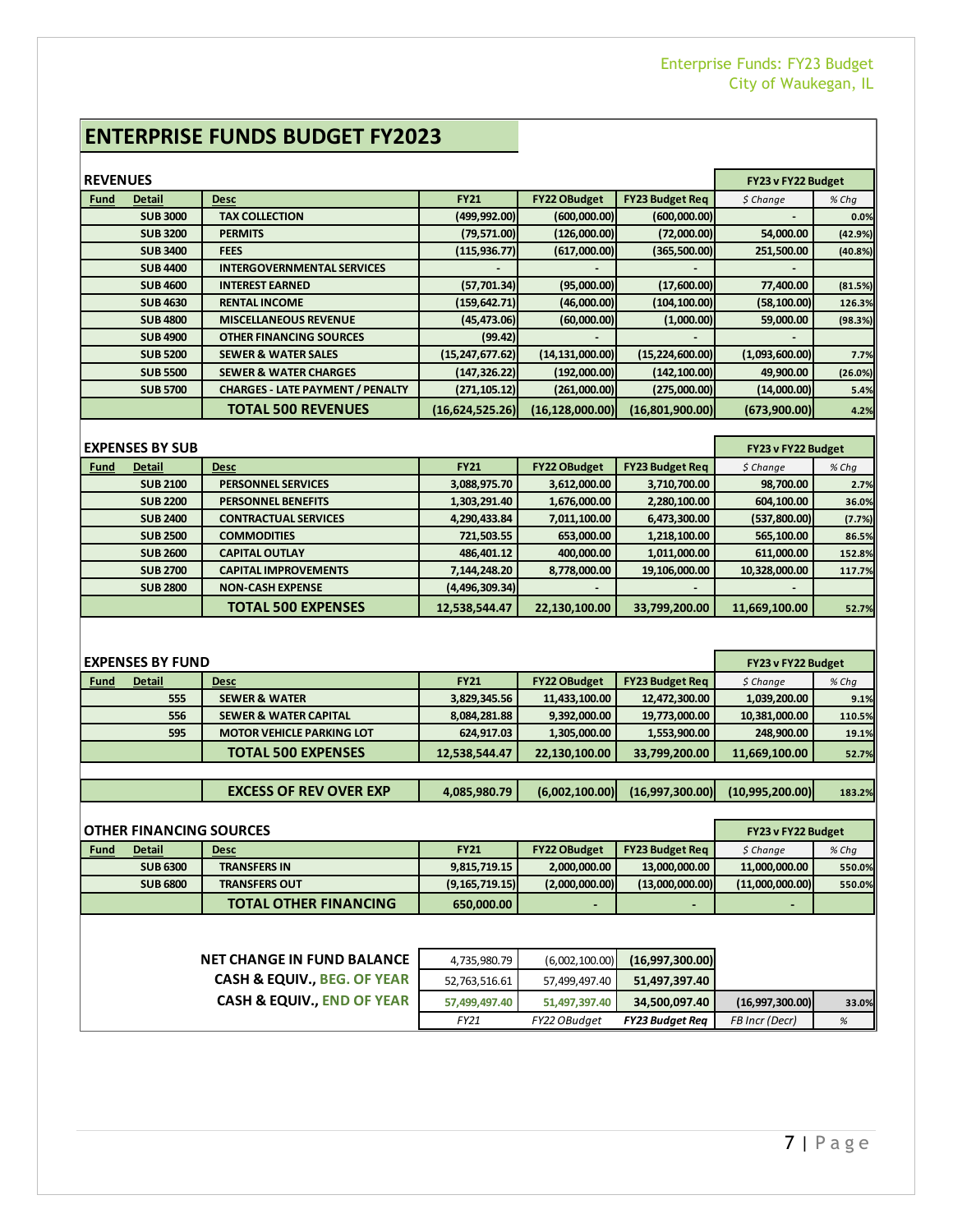# <span id="page-7-0"></span>**HEADCOUNT**

The budgeted headcount for the enterprise funds is shown below. The proposed headcount for FY23 is 52.0 full-time equivalents (FTE) for the Enterprise Funds. Overall, the water collections department in the General Fund saw an increase of one headcount while public works lost one individual. The parking fund, housed in the police department, will not change in the upcoming year.

| <b>Enterprise Funds Central Services</b> |                          |        |          |                          |          |        |  |  |  |
|------------------------------------------|--------------------------|--------|----------|--------------------------|----------|--------|--|--|--|
|                                          |                          |        | FY2022   | FY22                     | FY2023   |        |  |  |  |
|                                          | FY2020                   | FY2021 | Proposed | Amended                  | Proposed | Change |  |  |  |
| Admin Asst - W/S                         |                          |        | 1.00     | 1.00                     | 1.00     |        |  |  |  |
| Clerical Tech - W/S                      | 3.00                     | 3.00   | 3.00     | 3.00                     | 3.00     |        |  |  |  |
| Deputy Clerk - Motor Veh.                | $\overline{\phantom{0}}$ |        |          | $\overline{\phantom{0}}$ |          |        |  |  |  |
| Finance Coordinator - W/S                | 1.00                     | 1.00   | 1.00     | 1.00                     | 2.00     | 1.00   |  |  |  |
| Senior Accountant - W/S                  | 1.00                     | 1.00   |          | -                        |          |        |  |  |  |
| Staff Accountant - W/S                   | 2.00                     | 2.00   | 2.00     | 2.00                     | 2.00     |        |  |  |  |
|                                          | 7.00                     | 7.00   | 7.00     | 7.00                     | 8.00     | 1.00   |  |  |  |

| <b>Enterprise Funds Police Department</b> |        |        |                    |                   |                    |        |  |  |  |  |
|-------------------------------------------|--------|--------|--------------------|-------------------|--------------------|--------|--|--|--|--|
|                                           | FY2020 | FY2021 | FY2022<br>Proposed | FY22<br>Amended   | FY2023<br>Proposed | Change |  |  |  |  |
| Maintenance Worker                        | 1.00   | 1.00   | 1.00               | 1.00              | 1.00               |        |  |  |  |  |
| Parking (PW) Supervisor                   | 1.00   | 1.00   | 1.00               | 1.00 <sub>1</sub> | 1.00               |        |  |  |  |  |
|                                           | 2.00   | 2.00   | 2.00               | 2.00              | 2.00               |        |  |  |  |  |

| <b>Enterprise Funds Public Works</b> |        |        |          |             |          |                          |  |  |  |  |
|--------------------------------------|--------|--------|----------|-------------|----------|--------------------------|--|--|--|--|
|                                      |        |        | FY2022   | <b>FY22</b> | FY2023   |                          |  |  |  |  |
|                                      | FY2020 | FY2021 | Proposed | Amended     | Proposed | <b>Change</b>            |  |  |  |  |
| Admin Asst - WS                      | 1.00   | 1.00   | 1.00     | 1.00        | 1.00     |                          |  |  |  |  |
| Utility Manager-WS                   | 1.00   | 1.00   | 1.00     | 1.00        |          | (1.00)                   |  |  |  |  |
| Backflow Coordinator - WS            | 1.00   | 1.00   | 1.00     | 1.00        | 1.00     | $\overline{\phantom{a}}$ |  |  |  |  |
| Laboratory Supervisor - WS           | 1.00   |        |          |             |          |                          |  |  |  |  |
| Laborer - WS                         | 9.00   | 9.00   | 10.00    | 10.00       | 10.00    |                          |  |  |  |  |
| Maintenance Worker - WS              | 20.00  | 20.00  | 19.00    | 19.00       | 19.00    |                          |  |  |  |  |
| Mechanic / Welder - WS               | 1.00   | 1.00   | 1.00     | 1.00        | 1.00     |                          |  |  |  |  |
| Office Supervisor - WS               | 1.00   | 1.00   | 1.00     | 1.00        | 1.00     |                          |  |  |  |  |
| Public Works Supervisor - WS         | 4.00   | 4.00   | 4.00     | 4.00        | 4.00     |                          |  |  |  |  |
| Water Operator - WS                  | 4.00   | 4.00   | 4.00     | 4.00        | 4.00     |                          |  |  |  |  |
| Water Plant Superintendent - WS      | 1.00   | 1.00   | 1.00     | 1.00        | 1.00     |                          |  |  |  |  |
|                                      | 44.00  | 43.00  | 43.00    | 43.00       | 42.00    | (1.00)                   |  |  |  |  |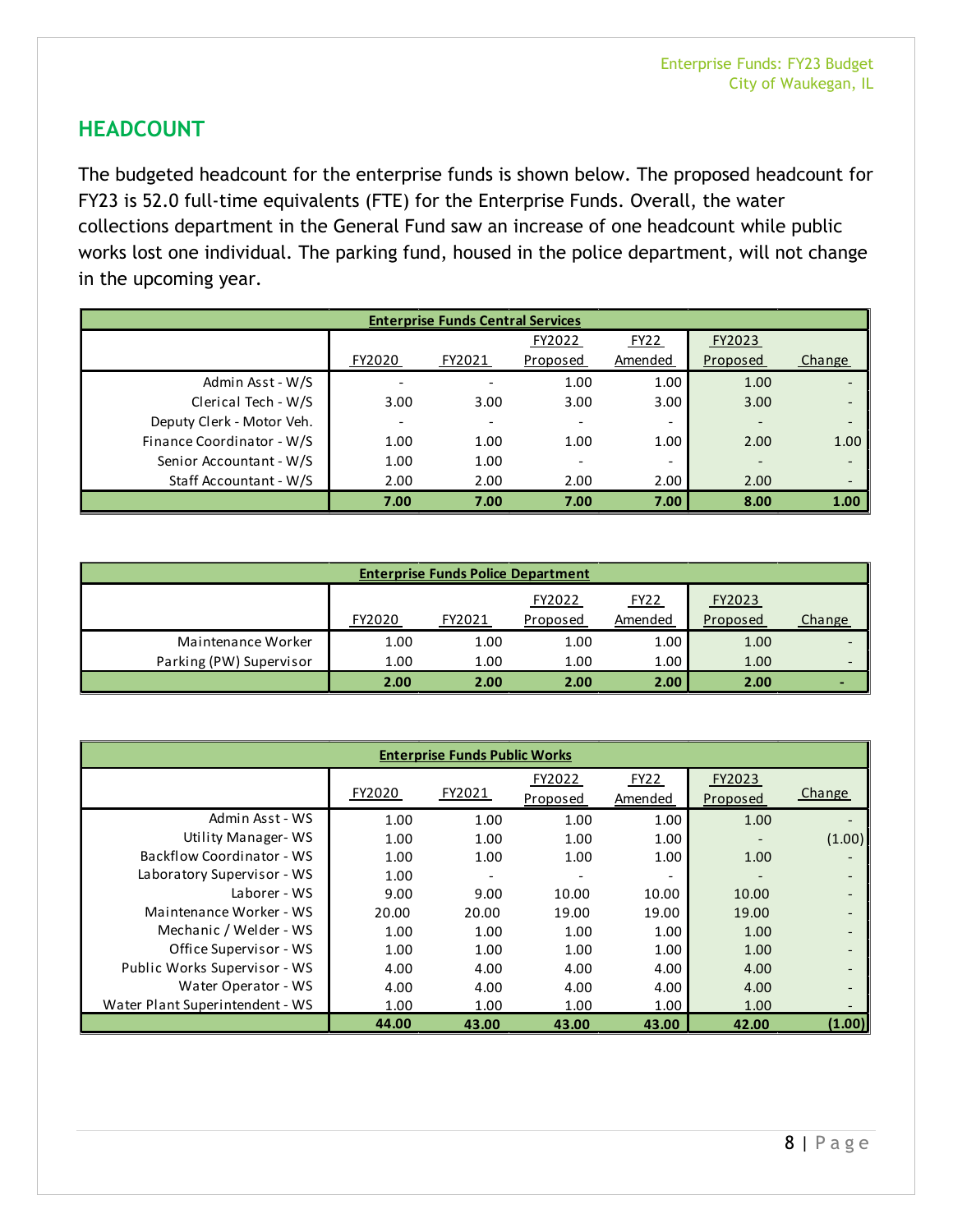# <span id="page-8-0"></span>**LINE ITEM DETAIL**

#### **FUND 555 - SEWER & WATER**

| <b>REVENUES</b>                         |                   |                          |                          | FY23 v FY22 Budget |             |
|-----------------------------------------|-------------------|--------------------------|--------------------------|--------------------|-------------|
| <b>Description</b>                      | <b>FY21</b>       | <b>FY22 OBudget</b>      | <b>FY23 Budget</b>       | \$ Change          | % Chq       |
| Permits - Solar                         |                   | (48,000.00)              |                          | 48,000.00          | $(100.0\%)$ |
| Permits - Sanitary Connection           | (10,607.00)       | (7,000.00)               | (5,000.00)               | 2,000.00           | (28.6%)     |
| Permits - Water Connection              | (42, 912.00)      | (39,000.00)              | (40,000.00)              | (1,000.00)         | 2.6%        |
| Permits - Water Meter                   | (16,034.00)       | (17,000.00)              | (15,000.00)              | 2,000.00           | (11.8%)     |
| Permits - Water Copperhorn              | (418.00)          | (1,000.00)               | (500.00)                 | 500.00             | $(50.0\%)$  |
| Permits - Water Shed Devlpmnt.          | (9,600.00)        | (12,000.00)              | (11,500.00)              | 500.00             | (4.2%)      |
| Permits - Sewer Repair                  |                   | (2,000.00)               |                          | 2,000.00           | $(100.0\%)$ |
| <b>PERMITS</b>                          | (79, 571.00)      | (126,000.00)             | (72,000.00)              | 54,000.00          | (42.9%)     |
| Fees - Water Tap-On                     | (1,000.00)        | (3,000.00)               | (1,000.00)               | 2,000.00           | (66.7%)     |
| Fees - Parkway Openings                 | (6,700.00)        | (4,000.00)               | (4,000.00)               |                    | 0.0%        |
| Fees - Storm Sewer Connection           | (7,200.00)        | (6,000.00)               | (6,000.00)               |                    | 0.0%        |
| Fees - Cellular Telecom/Tower           |                   | (1,000.00)               |                          | 1,000.00           | $(100.0\%)$ |
| <b>FEES</b>                             | (14,900.00)       | (14,000.00)              | (11,000.00)              | 3,000.00           | (21.4%)     |
| <b>GRANT-Federal</b>                    |                   |                          |                          |                    |             |
| <b>INTERGOVERNMENTAL SERVICES</b>       |                   | $\overline{\phantom{a}}$ |                          |                    |             |
| <b>Interest Earned</b>                  | (51, 716.01)      |                          | (10,000.00)              | (10,000.00)        |             |
| <b>INTEREST EARNED</b>                  | (51, 716.01)      |                          | (10,000.00)              | (10,000.00)        |             |
| Reimbursement - PW Services             |                   | (10,000.00)              |                          | 10,000.00          | $(100.0\%)$ |
| Sale of Labor & Materials               | (125.00)          |                          |                          |                    |             |
| Miscellaneous Revenue                   | (45, 303.52)      | (9,000.00)               | (1,000.00)               | 8,000.00           | (88.9%)     |
| <b>MISCELLANEOUS REVENUE</b>            | (45, 428.52)      | (19,000.00)              | (1,000.00)               | 18,000.00          | (94.7%)     |
| Contributions - Developer               |                   |                          |                          |                    |             |
| Dividend Income                         | (99.42)           |                          |                          |                    |             |
| <b>Bond Proceeds</b>                    |                   |                          |                          |                    |             |
| <b>OTHER FINANCING SOURCES</b>          | (99.42)           | ٠                        | $\overline{\phantom{a}}$ | ٠                  |             |
| Sales - Metered Water/Sewer Spec        |                   |                          |                          |                    |             |
| Sales - Metered Water                   | (377, 251.04)     | (181,000.00)             | (260,000.00)             | (79,000.00)        | 43.6%       |
| Sales - Met. Water-Out of City          | (2,920,223.55)    | (1,623,000.00)           | (1,950,000.00)           | (327,000.00)       | 20.1%       |
| Sales - Metered Water & Sewer           | (11, 912, 790.02) | (12, 291, 000.00)        | (12,980,000.00)          | (689,000.00)       | 5.6%        |
| Sales - Service Billings                | (13, 201.75)      | (9,000.00)               | (10,000.00)              | (1,000.00)         | 11.1%       |
| Sales - Sewer Only                      | (7, 757.04)       | (6,000.00)               | (8,000.00)               | (2,000.00)         | 33.3%       |
| Sales - 72 Hr. Water Turn On            | (550.00)          | (1,000.00)               | (1,000.00)               |                    | 0.0%        |
| Sales - Hydrant Usuage                  | (5,952.00)        | (11,000.00)              | (6, 200.00)              | 4,800.00           | (43.6%)     |
| <b>NSF Check Fees</b>                   | (9,975.00)        | (9,000.00)               | (10,400.00)              | (1,400.00)         | 15.6%       |
| Dispute Adjustment                      | 22.78             |                          | 1,000.00                 | 1,000.00           |             |
| <b>SEWER &amp; WATER SALES</b>          | (15, 247, 677.62) | (14, 131, 000.00)        | (15, 224, 600.00)        | (1,093,600.00)     | 7.7%        |
| <b>Closing Letter Fee</b>               | (106, 700.00)     | (98,000.00)              | (112, 100.00)            | (14, 100.00)       | 14.4%       |
| Closing Ltr Reissue Fee                 | (6, 126.22)       | (7,000.00)               | (5,000.00)               | 2,000.00           | (28.6%)     |
| Water Shut-Off Charges                  | (34,500.00)       | (87,000.00)              | (25,000.00)              | 62,000.00          | (71.3%)     |
| Water Sample Analysis Fee               |                   |                          |                          |                    |             |
| <b>SEWER &amp; WATER CHARGES</b>        | (147,326.22)      | (192,000.00)             | (142, 100.00)            | 49,900.00          | (26.0%)     |
| Charges-Late Payment/Penalties          | (271, 105.12)     | (261,000.00)             | (275,000.00)             | (14,000.00)        | 5.4%        |
| <b>CHARGES - LATE PAYMENT / PENALTY</b> | (271, 105.12)     | (261,000.00)             | (275,000.00)             | (14,000.00)        | 5.4%        |
| <b>TOTAL 555 REVENUES</b>               | (15, 857, 823.91) | (14, 743, 000.00)        | (15, 735, 700.00)        | (992, 700.00)      | 6.7%        |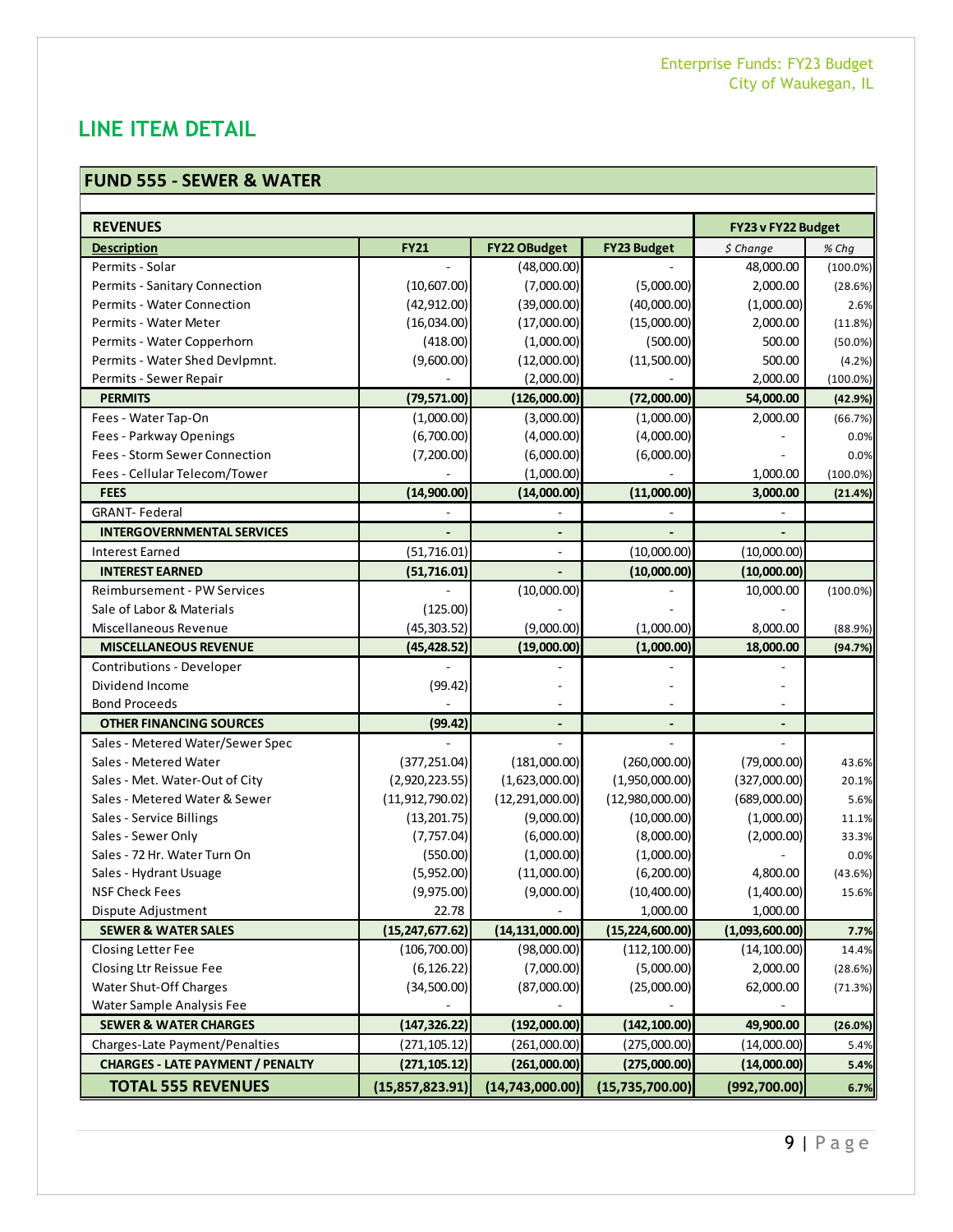# **FUND 555 - SEWER & WATER - CONT**

| <b>EXPENSES</b>               | FY23 v FY22 Budget |              |                    |              |             |
|-------------------------------|--------------------|--------------|--------------------|--------------|-------------|
| <b>Description</b>            | <b>FY21</b>        | FY22 OBudget | <b>FY23 Budget</b> | \$ Change    | % Chg       |
| Laborer                       | 198,331.52         | 141,000.00   | 143,800.00         | 2,800.00     | 2.0%        |
| Maintenance Worker II         | 192,006.45         | 198,000.00   | 338,100.00         | 140,100.00   | 70.8%       |
| <b>Maintenance Worker III</b> | 52,539.97          | 68,000.00    | 72,800.00          | 4,800.00     | 7.1%        |
| Earned Sick Leave Pay Outs    | 3,501.76           | 2,000.00     | 2,000.00           |              | 0.0%        |
| Overtime                      | 12,267.02          | 25,000.00    | 22,000.00          | (3,000.00)   | (12.0%)     |
| Double-Time                   | 5,591.46           | 9,000.00     | 20,000.00          | 11,000.00    | 122.2%      |
| On-Call Pay                   | 18,067.74          | 17,000.00    | 17,000.00          |              | 0.0%        |
| <b>Tool Allowance</b>         | 2,395.00           | 2,000.00     | 2,000.00           |              | 0.0%        |
| Public Works Supervisor II    | 78,448.84          | 76,000.00    | 84,700.00          | 8,700.00     | 11.4%       |
| Laborer                       | 41, 153. 13        | 47,000.00    |                    | (47,000.00)  | $(100.0\%)$ |
| Maintenance Worker II         | 198,230.58         | 204,000.00   | 341,000.00         | 137,000.00   | 67.2%       |
| Earned Sick Leave Pay Outs    |                    |              | 500.00             | 500.00       |             |
| Overtime                      | 1,730.42           | 5,000.00     | 3,000.00           | (2,000.00)   | (40.0%)     |
| Double-Time                   | 277.53             | 2,000.00     | 2,000.00           |              | 0.0%        |
| On-Call Pay                   | 7,443.77           | 7,000.00     | 7,000.00           |              | 0.0%        |
| <b>Tool Allowance</b>         | 895.00             | 1,000.00     | 1,000.00           |              | 0.0%        |
| Public Works Supervisor II    | 79,933.83          | 76,000.00    | 85,100.00          | 9,100.00     | 12.0%       |
| Administrative Assistant I    | 62,126.30          | 64,000.00    | 67,500.00          | 3,500.00     | 5.5%        |
| Laborer                       |                    | 47,000.00    | 140,300.00         | 93,300.00    | 198.5%      |
| Maintenance Worker II         | 422,736.11         | 594,000.00   | 401,100.00         | (192,900.00) | (32.5%)     |
| Earned Sick Leave Pay Outs    | 695.92             |              | 1,000.00           | 1,000.00     |             |
| Overtime                      | 19,301.43          | 32,000.00    | 22,900.00          | (9,100.00)   | (28.4%)     |
| Double-Time                   | 11,878.20          | 14,000.00    | 14,000.00          |              | 0.0%        |
| On-Call Pay                   | 9,696.96           | 10,000.00    | 10,000.00          |              | 0.0%        |
| <b>Tool Allowance</b>         | 1,795.00           | 2,000.00     | 2,000.00           |              | 0.0%        |
| Public Works Supervisor II    | 73,148.35          | 162,000.00   | 76,800.00          | (85, 200.00) | (52.6%)     |
| Laborer                       | 124,697.45         | 141,000.00   | 94,500.00          | (46,500.00)  | (33.0%)     |
| Maintenance Worker II         | 56,931.47          | 198,000.00   | 256,000.00         | 58,000.00    | 29.3%       |
| <b>Back Flow Coordinator</b>  | 84,976.50          | 88,000.00    | 89,800.00          | 1,800.00     | 2.0%        |
| Earned Sick Leave Pay Outs    | 5,394.01           | 2,000.00     | 500.00             | (1,500.00)   | (75.0%)     |
| Overtime                      | 20,242.19          | 12,000.00    | 15,000.00          | 3,000.00     | 25.0%       |
| Double-Time                   | 15,939.34          | 11,000.00    | 12,000.00          | 1,000.00     | 9.1%        |
| Female Search/Double Back Pay | 780.00             | 1,000.00     | 1,000.00           |              | 0.0%        |
| On-Call Pay                   | 5,927.58           | 4,000.00     | 4,000.00           |              | 0.0%        |
| <b>Tool Allowance</b>         | 895.00             | 1,000.00     | 1,000.00           | ٠            | 0.0%        |
| Office Supervisor             | 71,069.89          | 67,000.00    | 74,800.00          | 7,800.00     | 11.6%       |
| Public Works Supervisor II    | 37,296.21          |              |                    |              |             |
| Water Plant Superintendent    | 103,442.54         | 104,000.00   | 106,500.00         | 2,500.00     | 2.4%        |
| Comm/Utilities Manager        |                    | 76,000.00    |                    | (76,000.00)  | $(100.0\%)$ |
| Laborer                       | 45,103.83          | 47,000.00    |                    | (47,000.00)  | $(100.0\%)$ |
| Maintenance Worker II         | 142,308.35         | 132,000.00   | 197,900.00         | 65,900.00    | 49.9%       |
| <b>Water Operator</b>         | 253,340.53         | 252,000.00   | 253,700.00         | 1,700.00     | 0.7%        |
| Earned Sick Leave Pay Outs    | 8,449.42           | 5,000.00     | 5,700.00           | 700.00       | 14.0%       |
| Overtime                      | 16,007.35          | 25,000.00    | 25,000.00          |              | 0.0%        |
| Double-Time                   | 34,816.22          | 46,000.00    | 38,000.00          | (8,000.00)   | (17.4%)     |
| Female Search/Double Back Pay | 1,380.00           | 1,000.00     | 1,000.00           |              | 0.0%        |
| On-Call Pay                   | 4,590.99           | 7,000.00     | 7,000.00           |              | 0.0%        |
| <b>Tool Allowance</b>         | 1,080.00           | 2,000.00     | 1,500.00           | (500.00)     | (25.0%)     |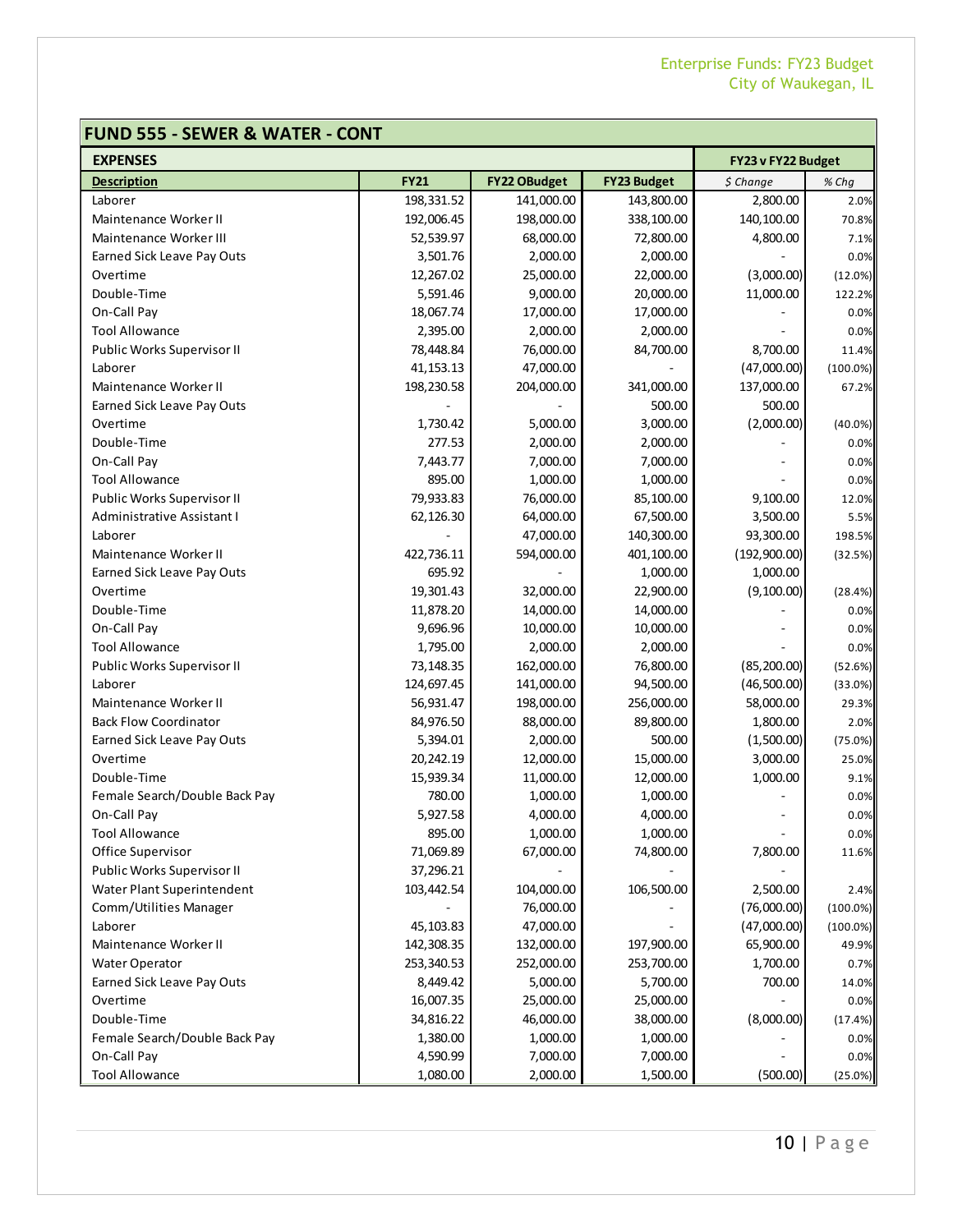| <b>FUND 555 - SEWER &amp; WATER (CONT)</b> |              |                     |                    |             |             |
|--------------------------------------------|--------------|---------------------|--------------------|-------------|-------------|
| <b>Description</b>                         | <b>FY21</b>  | <b>FY22 OBudget</b> | <b>FY23 Budget</b> | \$ Change   | % Chg       |
| Clerical Technician I                      | 146,153.92   | 159,000.00          | 157,700.00         | (1,300.00)  | (0.8% )     |
| Earned Sick Leave Pay Outs                 | 1,623.91     |                     |                    |             |             |
| <b>Staff Accountant</b>                    | 128,443.88   | 132,000.00          | 144,000.00         | 12,000.00   | 9.1%        |
| Senior Accountant                          | 76,427.12    | 81,000.00           |                    | (81,000.00) | $(100.0\%)$ |
| Admin Assistant I                          |              |                     | 62,400.00          | 62,400.00   |             |
| <b>Finance Coordinator</b>                 | 53,447.83    | 57,000.00           | 115,000.00         | 58,000.00   | 101.8%      |
| <b>PERSONNEL SERVICES</b>                  | 2,934,957.82 | 3,456,000.00        | 3,541,600.00       | 85,600.00   | 2.5%        |
| Hospitalization                            | 159,659.53   | 140,000.00          | 195,900.00         | 55,900.00   | 39.9%       |
| Worker's Comp                              |              |                     | 200,000.00         | 200,000.00  |             |
| Liability Insurance                        |              |                     | 200,000.00         | 200,000.00  |             |
| Employer Portion-OASDI (FICA)              | 35,508.20    | 30,000.00           | 39,700.00          | 9,700.00    | 32.3%       |
| <b>Employer Portion-Medicare Ex</b>        | 8,304.42     | 7,000.00            | 9,000.00           | 2,000.00    | 28.6%       |
| Life Insurance Premiums                    | 2,301.87     | 2,000.00            | 2,500.00           | 500.00      | 25.0%       |
| <b>Employer IMRF</b>                       | 78,100.30    | 65,000.00           | 77,000.00          | 12,000.00   | 18.5%       |
| Hospitalization                            | 24,186.62    | 18,000.00           |                    | (18,000.00) | $(100.0\%)$ |
| Heath Ins Buy Out                          | 1,500.00     | 1,000.00            | 1,300.00           | 300.00      | 30.0%       |
| Hospitalization                            | 93,735.63    | 109,000.00          | 159,000.00         | 50,000.00   | 45.9%       |
| Employer Portion-OASDI (FICA)              | 24,578.75    | 25,000.00           | 30,600.00          | 5,600.00    | 22.4%       |
| <b>Employer Portion-Medicare Ex</b>        | 5,748.32     | 6,000.00            | 7,200.00           | 1,200.00    | 20.0%       |
| Life Insurance Premiums                    | 1,841.01     | 1,000.00            | 1,300.00           | 300.00      | 30.0%       |
| <b>Employer IMRF</b>                       | 54,315.58    | 54,000.00           | 59,300.00          | 5,300.00    | 9.8%        |
| Hospitalization                            | 145,467.94   | 153,000.00          | 197,000.00         | 44,000.00   | 28.8%       |
| Unemployment Insurance                     | 4,172.50     | 1,000.00            |                    | (1,000.00)  | $(100.0\%)$ |
| Employer Portion-OASDI (FICA)              | 33,881.26    | 33,000.00           | 38,300.00          | 5,300.00    | 16.1%       |
| <b>Employer Portion-Medicare Ex</b>        | 7,923.88     | 8,000.00            | 9,000.00           | 1,000.00    | 12.5%       |
| Life Insurance Premiums                    | 2,512.47     | 2,000.00            | 2,300.00           | 300.00      | 15.0%       |
| <b>Employer IMRF</b>                       | 74,357.83    | 74,000.00           | 74,200.00          | 200.00      | 0.3%        |
| Health Ins Buy Out                         |              |                     |                    |             |             |
| Hospitalization                            | 120,679.20   | 95,000.00           | 180,000.00         | 85,000.00   | 89.5%       |
| Workmen's Compensation                     | 171,322.09   | 177,000.00          | 100,000.00         | (77,000.00) | (43.5%)     |
| Liability Insurance                        | 184,765.29   | 85,000.00           | 100,000.00         | 15,000.00   | 17.6%       |
| Employer Portion-OASDI (FICA)              | 32,389.26    | 21,000.00           | 41,000.00          | 20,000.00   | 95.2%       |
| <b>Employer Portion-Medicare Ex</b>        | 7,575.03     | 5,000.00            | 9,600.00           | 4,600.00    | 92.0%       |
| Life Insurance Premiums                    | 1,440.95     | 1,000.00            | 1,400.00           | 400.00      | 40.0%       |
| <b>Employer IMRF</b>                       | 77,625.72    | 48,000.00           | 77,700.00          | 29,700.00   | 61.9%       |
| Health Ins Buy Out                         |              |                     |                    |             |             |
| Hospitalization                            | 96,817.62    | 150,000.00          | 78,100.00          | (71,900.00) | (47.9%)     |
| Employer Portion-OASDI (FICA)              | 31,263.21    | 39,000.00           | 28,000.00          | (11,000.00) | (28.2%)     |
| <b>Employer Portion-Medicare Ex</b>        | 7,311.64     | 9,000.00            | 6,600.00           | (2,400.00)  | (26.7%)     |
| Life Insurance Premiums                    | 1,917.33     | 2,000.00            | 2,000.00           |             | 0.0%        |
| <b>Employer IMRF</b>                       | 67,406.16    | 86,000.00           | 54,200.00          | (31,800.00) | (37.0%)     |
| Health Ins Buy Out                         | 916.52       |                     |                    |             |             |
| Hospitalization                            | 80,335.90    | 69,000.00           | 100,600.00         | 31,600.00   | 45.8%       |
| Employer Portion-OASDI (FICA)              | 24,379.66    | 21,000.00           | 29,600.00          | 8,600.00    | 41.0%       |
| <b>Employer Portion-Medicare Ex</b>        | 5,701.72     | 5,000.00            | 6,900.00           | 1,900.00    | 38.0%       |
| Life Insurance Premiums                    | 1,755.37     | 1,000.00            | 1,000.00           |             | 0.0%        |
| <b>Employer IMRF</b>                       | 55,289.75    | 47,000.00           | 57,500.00          | 10,500.00   | 22.3%       |
| <b>GASB68 Pension Expense</b>              | (475,868.00) |                     |                    |             |             |
| PERSONNEL BENEFITS                         | 1,251,120.53 | 1,590,000.00        | 2,177,800.00       | 587,800.00  | 37.0%       |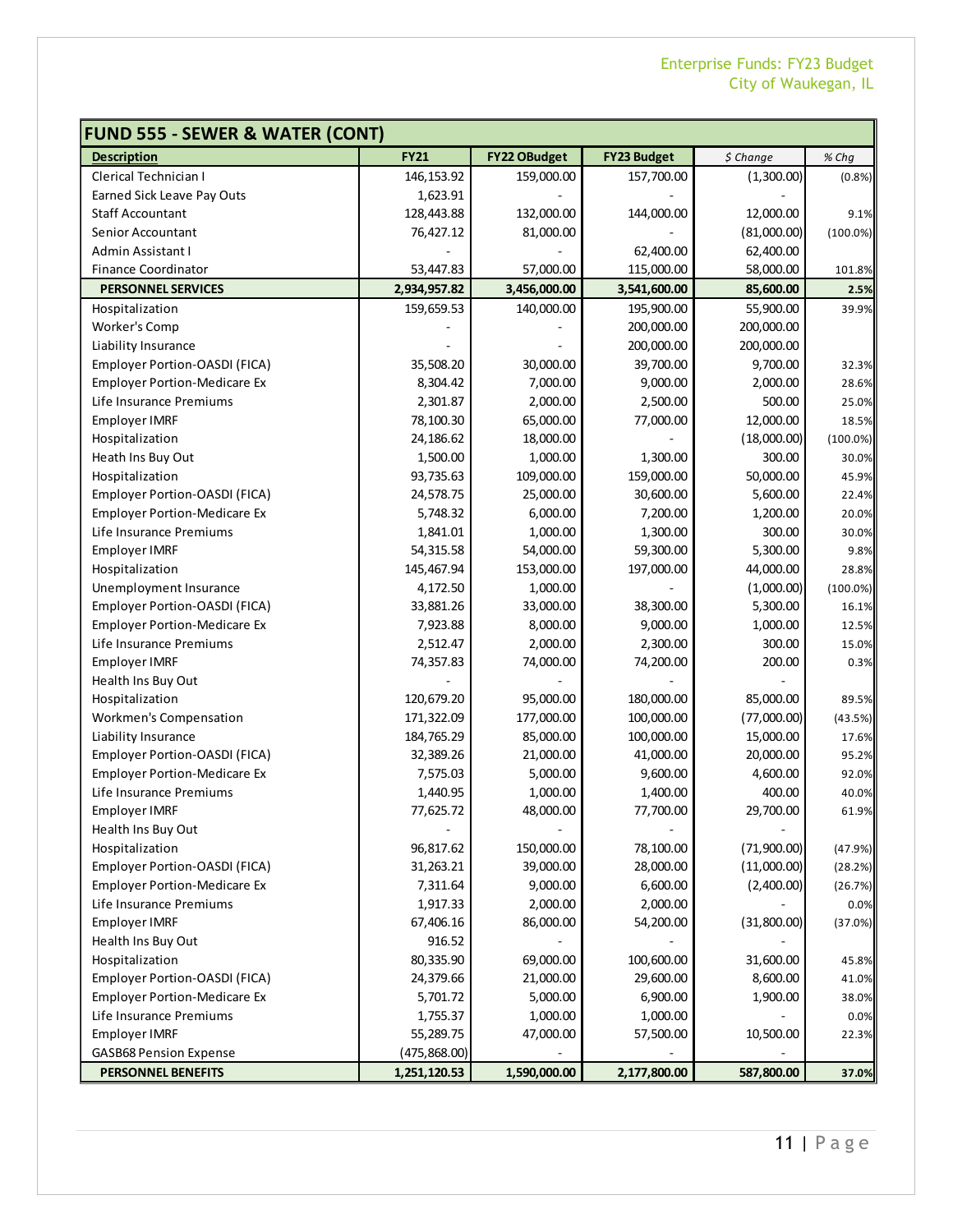| <b>FUND 555 - SEWER &amp; WATER (CONT)</b> |              |                     |                    |               |             |
|--------------------------------------------|--------------|---------------------|--------------------|---------------|-------------|
| <b>Description</b>                         | <b>FY21</b>  | <b>FY22 OBudget</b> | <b>FY23 Budget</b> | \$ Change     | % Chg       |
| <b>Equipment Maintenance</b>               | 1,550.21     | 3,000.00            | 25,000.00          | 22,000.00     | 733.3%      |
| Utilities                                  | 31,507.51    | 26,000.00           | 28,000.00          | 2,000.00      | 7.7%        |
| <b>Other Professional Services</b>         | 1,611.85     | 20,000.00           | 120,000.00         | 100,000.00    | 500.0%      |
| Laundry Services                           | 2,065.80     | 3,000.00            | 4,000.00           | 1,000.00      | 33.3%       |
| <b>Employee Physical/Med Treatmnt</b>      | 474.00       |                     | 500.00             | 500.00        |             |
| <b>Employee Physical/Med Treatmnt</b>      | 80.00        |                     | 500.00             | 500.00        |             |
| <b>Employee Physical/Med Treatmnt</b>      | 400.00       |                     | 300.00             | 300.00        |             |
| <b>Bank Service Charges</b>                |              | 4,000.00            |                    | (4,000.00)    | $(100.0\%)$ |
| <b>Equipment Maintenance</b>               | 1,550.22     | 3,000.00            | 100,000.00         | 97,000.00     | 3,233.3%    |
| Telephone                                  |              |                     |                    |               |             |
| Real Estate Tax                            | 43.22        | 3,000.00            |                    | (3,000.00)    | $(100.0\%)$ |
| Conference & Travel                        | 410.00       | 1,000.00            | 1,000.00           |               | 0.0%        |
| Postage                                    | 140.13       |                     | 100.00             | 100.00        |             |
| <b>Consultant Services</b>                 | 77,477.55    | 103,000.00          | 102,900.00         | (100.00)      | $(0.1\%)$   |
| <b>Other Professional Services</b>         | 133, 173.55  | 726,086.00          | 112,500.00         | (613,586.00)  | (84.5%)     |
| Laundry Services                           | 9,777.99     | 9,000.00            | 9,000.00           |               | 0.0%        |
| Membership Dues                            | 5,666.00     | 6,000.00            | 6,000.00           |               | 0.0%        |
| <b>Labor Relations</b>                     |              |                     |                    |               |             |
| Claims Expense                             | (39, 204.11) |                     |                    |               |             |
| <b>Risk Premiums</b>                       | 102,765.45   | 58,000.00           |                    | (58,000.00)   | $(100.0\%)$ |
| <b>Employee Physical/Med Treatmnt</b>      | 58.00        |                     | 200.00             | 200.00        |             |
| IT Serv Software & Subscriptio             | 152,051.58   | 145,000.00          | 252,300.00         | 107,300.00    | 74.0%       |
| IT Serv Hardware & Equipment               | 12,435.73    | 145,000.00          |                    | (145,000.00)  | $(100.0\%)$ |
| IT Serv Utilities & Consulting             | 30,536.48    |                     |                    |               |             |
| <b>Declared Emergency Commodities</b>      | 2,500.00     |                     |                    |               |             |
| <b>Utilities</b>                           | 607,419.13   | 566,000.00          | 566,000.00         |               | 0.0%        |
| <b>Employee Physical/Med Treatmnt</b>      |              |                     |                    |               |             |
| <b>Bank Service Charges</b>                | 136,279.42   | 112,000.00          | 120,000.00         | 8,000.00      | 7.1%        |
| <b>Equipment Maintenance</b>               |              | 48,000.00           |                    | (48,000.00)   | $(100.0\%)$ |
| Telephone                                  |              |                     |                    |               |             |
| Rental/Lease Purchase                      |              | 1,000.00            |                    | (1,000.00)    | $(100.0\%)$ |
| Conference & Travel                        |              | 2,000.00            | 6,000.00           | 4,000.00      | 200.0%      |
| Training & Schooling                       | 245.00       |                     | 7,000.00           | 7,000.00      |             |
| Postage                                    | 96,723.77    | 115,000.00          | 120,000.00         | 5,000.00      | 4.3%        |
| Printing                                   | 31,721.47    | 19,000.00           | 50,000.00          | 31,000.00     | 163.2%      |
| <b>Other Professional Services</b>         | 32,870.84    | 31,000.00           | 50,000.00          | 19,000.00     | 61.3%       |
| Membership Dues                            | 820.00       | 1,000.00            | 1,000.00           |               | 0.0%        |
| Municipal Audit Expenses                   | 7,627.00     | 8,000.00            |                    | (8,000.00)    | $(100.0\%)$ |
| IT Serv Software & Subscriptio             | 230,955.92   | 89,000.00           | 97,000.00          | 8,000.00      | 9.0%        |
| IT Serv Utilities & Consulting             | 9,304.69     |                     |                    |               |             |
| <b>Engineering Services</b>                |              | 5,000.00            | 5,000.00           |               | 0.0%        |
| <b>Other Professional Services</b>         |              | 1,000.00            | 1,000.00           |               | 0.0%        |
| Adelphi Landfill Leachate Disp             |              | 26,000.00           | 26,000.00          |               | 0.0%        |
| Principal Retirement - Bonds               |              | 1,390,000.00        | 1,390,000.00       |               | 0.0%        |
| <b>Bond Interest Expense</b>               | 1,001,861.95 | 1,431,000.00        | 1,430,500.00       | (500.00)      | (0.0%       |
| <b>Bond Service Fees</b>                   | 7,675.00     | 10,000.00           | 10,000.00          |               | 0.0%        |
| <b>Amortization Expense</b>                | 45,175.00    |                     |                    |               |             |
| Services Provided by GF100                 | 632,800.00   | 633,000.00          | 720,000.00         | 87,000.00     | 13.7%       |
| <b>CONTRACTUAL SERVICES</b>                | 3,370,965.56 | 5,743,086.00        | 5,361,800.00       | (381, 286.00) | (6.6%)      |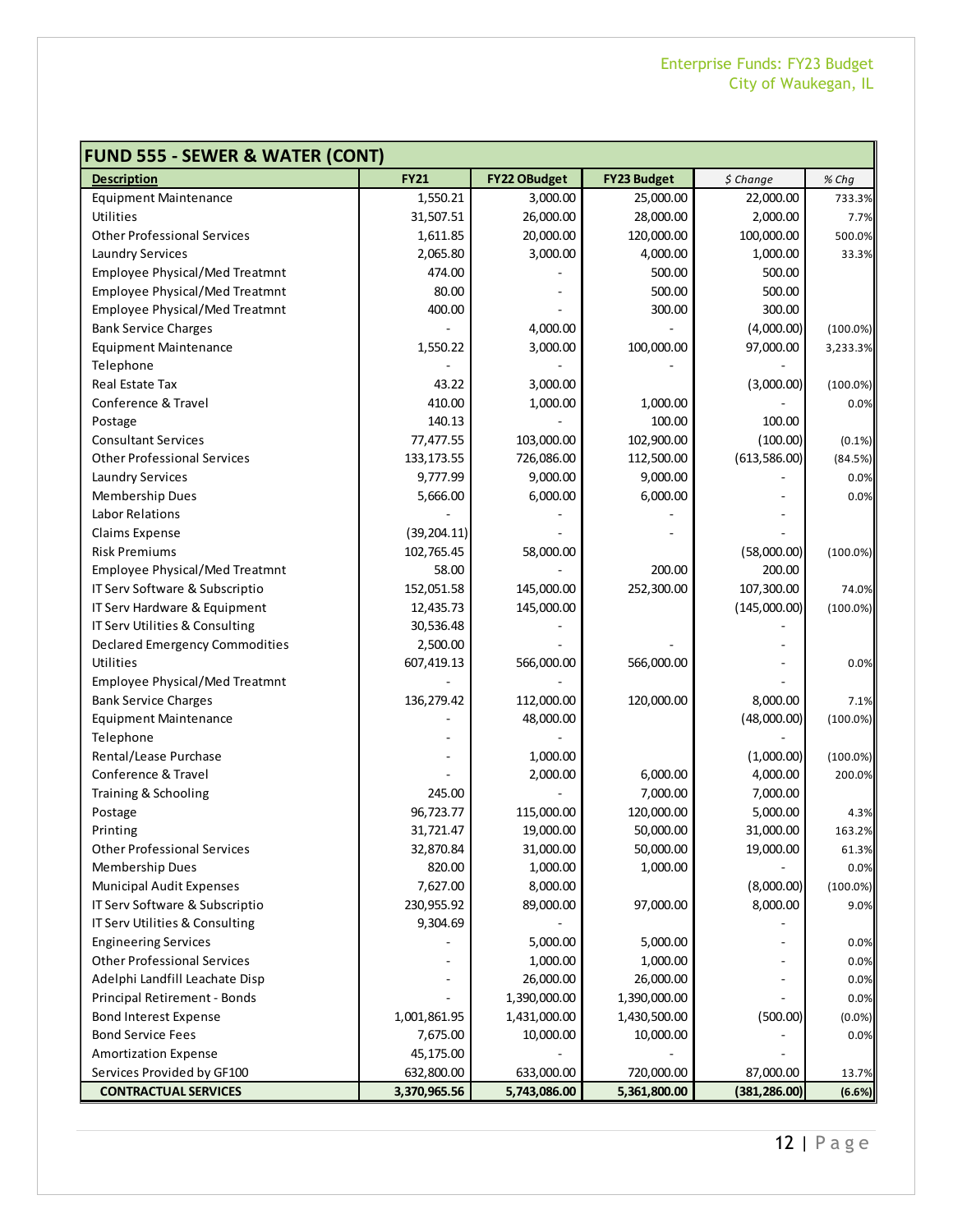| <b>FUND 555 - SEWER &amp; WATER (CONT)</b> |                |                     |                    |                    |             |
|--------------------------------------------|----------------|---------------------|--------------------|--------------------|-------------|
| <b>Description</b>                         | <b>FY21</b>    | <b>FY22 OBudget</b> | <b>FY23 Budget</b> | \$ Change          | % Chq       |
| Gasoline & Oil                             | 22,197.87      | 27,000.00           | 60,000.00          | 33,000.00          | 122.2%      |
| <b>Operating Supplies</b>                  | 10,896.12      | 20,000.00           | 145,000.00         | 125,000.00         | 625.0%      |
| <b>Operating Supplies</b>                  | 187, 123.62    | 147,000.00          | 89,000.00          | (58,000.00)        | (39.5%)     |
| <b>Chemical Supplies</b>                   | 142,180.97     | 133,000.00          | 200,000.00         | 67,000.00          | 50.4%       |
| <b>Office Supplies</b>                     | 2,693.25       | 1,000.00            | 1,000.00           |                    | 0.0%        |
| Gasoline & Oil                             | 5,356.78       | 9,000.00            | 20,000.00          | 11,000.00          | 122.2%      |
| <b>Operating Supplies</b>                  | 254,691.91     | 262,000.00          | 245,000.00         | (17,000.00)        | (6.5%)      |
| <b>Computer Supplies</b>                   |                | 3,000.00            | 20,000.00          | 17,000.00          | 566.7%      |
| Cash Shortage Expense                      | 246.16         |                     | 100.00             | 100.00             |             |
| <b>Credit Card Fees</b>                    | 111.11         |                     |                    |                    |             |
| Hydrants Operating/Maintenance             | 78,382.85      | 39,000.00           | 60,000.00          | 21,000.00          | 53.8%       |
| <b>Water Meters</b>                        |                |                     | 50,000.00          | 50,000.00          |             |
| Wireless Phone/Internet                    |                | 2,000.00            |                    | (2,000.00)         | $(100.0\%)$ |
| Declared Emergency Commodities             | 5,773.43       |                     |                    |                    |             |
| <b>Office Supplies</b>                     | 539.04         | 1,000.00            | 3,500.00           | 2,500.00           | 250.0%      |
| <b>Operating Supplies</b>                  | 406.89         |                     | 2,500.00           | 2,500.00           |             |
| <b>Computer Supplies</b>                   |                |                     | 5,000.00           | 5,000.00           |             |
| Credit Card Fees                           | 77.09          |                     | 90,000.00          | 90,000.00          |             |
| <b>COMMODITIES</b>                         | 710,677.09     | 644,000.00          | 991,100.00         | 347,100.00         | 53.9%       |
| Vehicle - Sewer Div                        |                |                     | 100,000.00         | 100,000.00         |             |
| Equipment - Sewer Div                      |                |                     | 100,000.00         | 100,000.00         |             |
| Vehicle - Water Div                        |                |                     | 100,000.00         | 100,000.00         |             |
| Equipment - Water Div                      |                |                     | 100,000.00         | 100,000.00         |             |
| <b>CAPITAL OUTLAY</b>                      |                |                     | 400,000.00         | 400,000.00         |             |
| Water Filtration Plant Improv.             | 289,327.00     |                     |                    |                    |             |
| Water Main Replacements                    | 185,994.20     |                     |                    |                    |             |
| Sanitary Sewer Improvements                | 51,457.44      |                     |                    |                    |             |
| Sanitary/Storm Sewer Repair                | (237, 451.00)  |                     |                    |                    |             |
| <b>CAPITAL IMPROVEMENTS</b>                | 289,327.64     |                     |                    |                    |             |
| <b>Bad Debt Expense</b>                    | (34, 463.72)   |                     |                    |                    |             |
| <b>Bad Debt Expense</b>                    | 68,837.35      |                     |                    |                    |             |
| <b>Bank Balance Correction Exp</b>         | 26,899.23      |                     |                    |                    |             |
| <b>Depreciation Expense</b>                | 2,646,626.00   |                     |                    |                    |             |
| F.A. Retirements & Adjustments             | (7,441,197.00) |                     |                    |                    |             |
| Inc/Dec in Comp Abs Estimates              | 5,595.06       |                     |                    |                    |             |
| <b>NON-CASH EXPENSE</b>                    | (4,727,703.08) |                     |                    |                    |             |
| <b>TOTAL 555 EXPENSES</b>                  | 3,829,345.56   | 11,433,086.00       | 12,472,300.00      | 1,039,214.00       | 9.1%        |
|                                            |                |                     |                    |                    |             |
| <b>EXCESS OF REV OVER EXP</b>              | 12,028,478.35  | 3,309,914.00        | 3,263,400.00       | (46,514.00)        | (1.4%)      |
|                                            |                |                     |                    |                    |             |
| <b>OTHER FINANCING SOURCES</b>             |                |                     |                    | FY23 v FY22 Budget |             |
| <b>Description</b>                         | <b>FY21</b>    | <b>FY22 OBudget</b> | <b>FY23 Budget</b> | \$ Change          | % Chq       |
| Transfer From Water & Sewer Ca             | (200,000.00)   |                     |                    |                    |             |
| <b>TRANSFERS IN</b>                        | 200,000.00     |                     |                    |                    |             |
| Transfers to Sewer & Water Cap             | 8,965,719.15   | 2,000,000.00        | 13,000,000.00      | 11,000,000.00      | 550.0%      |
| <b>TRANSFERS OUT</b>                       | (8,965,719.15) | (2,000,000.00)      | (13,000,000.00)    | (11,000,000.00)    | 550.0%      |
| <b>TOTAL OTHER FINANCING</b>               | (8,765,719.15) | (2,000,000.00)      | (13,000,000.00)    | (11,000,000.00)    | 550.0%      |
|                                            |                |                     |                    |                    |             |
| <b>NET CHANGE IN FUND BALANCE</b>          |                |                     |                    |                    |             |
|                                            | 3,262,759.20   | 1,309,914.00        | (9,736,600.00)     |                    |             |
| CASH & EQUIV., BEG. OF YEAR                | 39,110,995.28  | 42,373,754.48       | 43,683,668.48      |                    |             |
| <b>CASH &amp; EQUIV., END OF YEAR</b>      | 42,373,754.48  | 43,683,668.48       | 33,947,068.48      | (9,736,600.00)     | 22.3%       |
|                                            | FY21           | FY22 OBudget        | FY23 Budget        | FB (Incr) Decr     | $\%$        |

13 | Page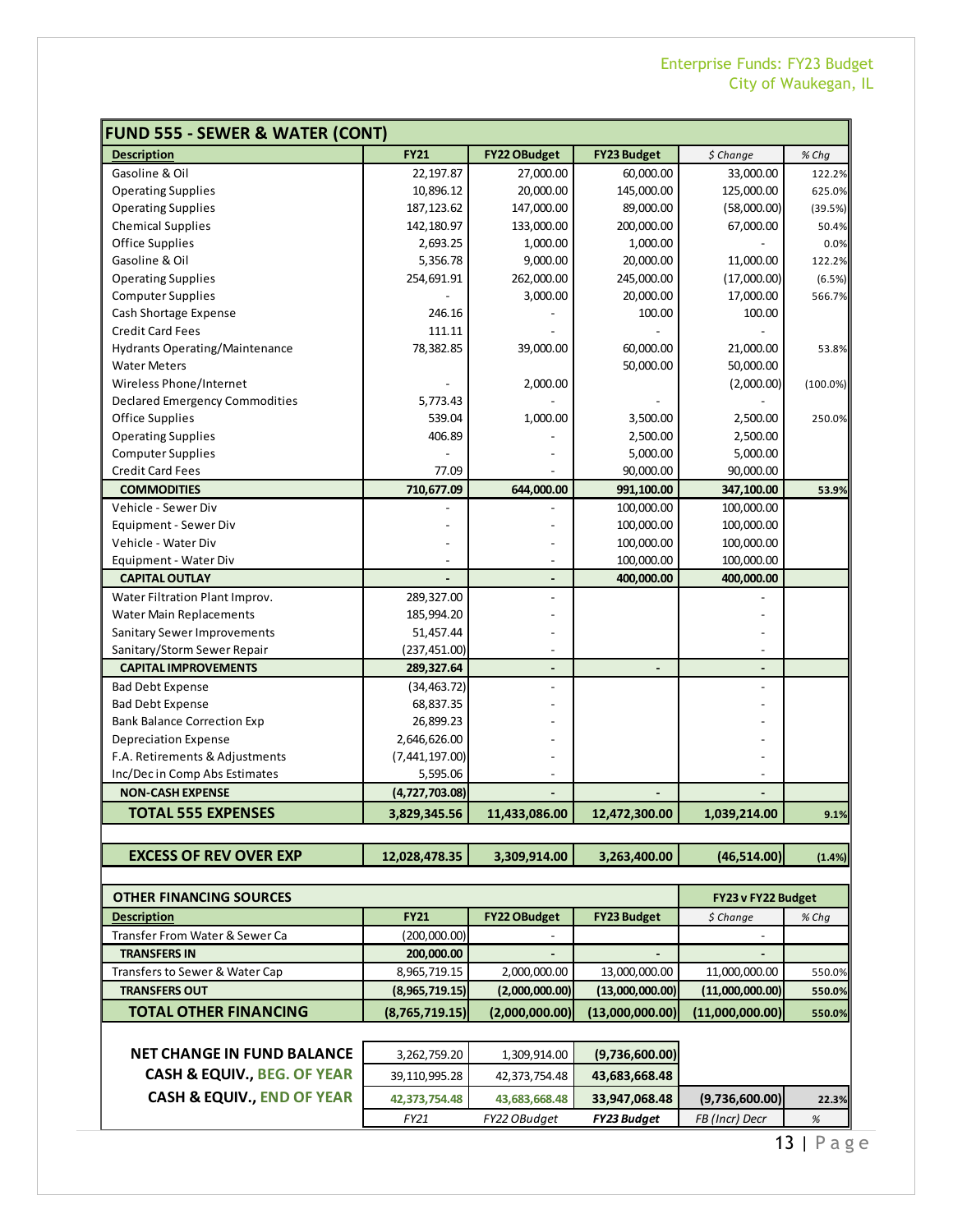#### **FUND 556 - SEWER & WATER CAPITAL**

| <b>REVENUES</b>           |             |                     |                    | FY23 v FY22 Budget |         |
|---------------------------|-------------|---------------------|--------------------|--------------------|---------|
| <b>Description</b>        | <b>FY21</b> | <b>FY22 OBudget</b> | <b>FY23 Budget</b> | $$$ Change         | % Chq   |
| Interest Income           | (5,833.68)  | (80,000.00)         | (7,500.00)         | 72,500.00          | (90.6%) |
| <b>INTEREST EARNED</b>    | (5,833.68)  | (80,000.00)         | (7,500.00)         | 72,500.00          | (90.6%) |
| <b>TOTAL 556 REVENUES</b> | (5,833.68)  | (80,000.00)         | (7,500.00)         | 72,500.00          | (90.6%) |
|                           |             |                     |                    |                    |         |

| <b>EXPENSES</b>                      |              |                     |                    | FY23 v FY22 Budget |             |
|--------------------------------------|--------------|---------------------|--------------------|--------------------|-------------|
| <b>Description</b>                   | <b>FY21</b>  | <b>FY22 OBudget</b> | <b>FY23 Budget</b> | \$ Change          | % Chq       |
| <b>Bond Interest Expense</b>         | 422,553.87   |                     |                    |                    |             |
| <b>Bond Issuance Expense</b>         | 303,652.60   |                     |                    |                    |             |
| <b>Engineering Services</b>          |              | 160,000.00          |                    | (160,000.00)       | $(100.0\%)$ |
| Adelphi Landfill Leachate Disp       | 47,541.02    | 54,000.00           | 56,000.00          | 2,000.00           | 3.7%        |
| <b>CONTRACTUAL SERVICES</b>          | 773,747.49   | 214,000.00          | 56,000.00          | (158,000.00)       | (73.8%)     |
| Miscellaneous Expense                | 1,843.83     |                     |                    |                    |             |
| <b>COMMODITIES</b>                   | 1,843.83     | $\blacksquare$      |                    |                    |             |
| <b>New Sewer Vactruck</b>            | 130,000.00   |                     |                    |                    |             |
| Computer Hardware/Equipment          | 272,770.00   |                     |                    |                    |             |
| <b>CAPITAL OUTLAY</b>                | 453,770.00   | 400,000.00          |                    | (400,000.00)       | (100.0%)    |
| Wkgn Airport Water Expansion Project |              | 465,000.00          | 465,000.00         |                    | 0.0%        |
| Water Filtration Plant Improv.       | 5,251,710.48 | 4,030,000.00        | 3,310,000.00       | (720,000.00)       | (17.9%)     |
| <b>Water Main Replacements</b>       | 532,007.67   | 1,441,000.00        | 750,000.00         | (691,000.00)       | (48.0%)     |
| <b>Water Distribution Analysis</b>   | 54,002.23    |                     |                    |                    |             |
| <b>Storm Sewer Improvements</b>      | 940,912.77   | 1,000,000.00        | 500,000.00         | (500,000.00)       | $(50.0\%)$  |
| Sanitary Sewer Improvements          | 49,466.66    | 1,000,000.00        | 500,000.00         | (500,000.00)       | $(50.0\%)$  |
| <b>Water Main Extensions</b>         | 0.00         | 200,000.00          |                    | (200,000.00)       | $(100.0\%)$ |
| <b>Project Additions</b>             | 0.00         | 642,000.00          |                    | (642,000.00)       | $(100.0\%)$ |
| Equipment - Chlorine Gas Scrubber    | 51,000.00    | 400,000.00          | 611,000.00         | 211,000.00         | 52.8%       |
| <b>Lift Station Repairs</b>          | 26,820.75    |                     | 150,000.00         | 150,000.00         |             |
| High Service Pump #3 Check Valve     |              |                     | 250,000.00         | 250,000.00         |             |
| Lewis Avenue Pressure-Reducing VV    |              |                     | 440,000.00         | 440,000.00         |             |
| Frazil Ice Improvements              |              |                     | 250,000.00         | 250,000.00         |             |
| <b>SCADA System Improvements</b>     |              |                     | 1,000,000.00       | 1,000,000.00       |             |
| Raw Water Pumping Station Imprv      |              |                     | 2,800,000.00       | 2,800,000.00       |             |
| West Reservoir Repairs & Imprv       |              |                     | 2,500,000.00       | 2,500,000.00       |             |
| Lead Service Removal Program         |              |                     | 3,500,000.00       | 3,500,000.00       |             |
| River Road Water Main Loop           |              |                     | 2,691,000.00       | 2,691,000.00       |             |
| <b>CAPITAL IMPROVEMENTS</b>          | 6,854,920.56 | 8,778,000.00        | 19,717,000.00      | 10,939,000.00      | 124.6%      |
| <b>TOTAL 556 EXPENSES</b>            | 8,084,281.88 | 9,392,000.00        | 19,773,000.00      | 10,381,000.00      | 110.5%      |

#### **EXCESS OF REV OVER EXP (8,078,448.20) (9,312,000.00) (19,765,500.00) (10,453,500.00) 112.3%**

| <b>OTHER FINANCING SOURCES</b> |                |                     |                                                                    | FY23 v FY22 Budget           |         |
|--------------------------------|----------------|---------------------|--------------------------------------------------------------------|------------------------------|---------|
| <b>Description</b>             | <b>FY21</b>    | <b>FY22 OBudget</b> | <b>FY23 Budget</b>                                                 | \$ Change                    | $%$ Chq |
| Transfers From Sewer/Water Fd. | (8,965,719.15) | (2,000,000.00)      | (13,000,000.00)                                                    | (11,000,000.00)              | 550.0%  |
| <b>TRANSFERS IN</b>            | 8,965,719.15   | 2,000,000.00        | 13,000,000.00                                                      | 11,000,000.00                | 550.0%  |
| Transfers to Water/Sewer Fd    | 200,000.00     |                     |                                                                    | $\qquad \qquad \blacksquare$ |         |
| <b>TRANSFERS OUT</b>           | (200,000.00)   |                     | -                                                                  | -                            |         |
| <b>TOTAL OTHER FINANCING</b>   | 8,765,719.15   | 2,000,000.00        | 13,000,000.00                                                      | 11,000,000.00                | 550.0%  |
|                                |                |                     |                                                                    |                              |         |
| NICT CHANGE IN FUND BALANCE    | 0.2222005      | (7.212.000.00)      | $I$ $\sigma$ $\sigma$ $\sigma$ $\sigma$ $\sigma$ $\sigma$ $\sigma$ |                              |         |

| <b>NET CHANGE IN FUND BALANCE</b>    | 687.270.95    | (7,312,000.00) | (6,765,500.00)     |                |        |
|--------------------------------------|---------------|----------------|--------------------|----------------|--------|
| <b>CASH &amp; EQUIV BEG. OF YEAR</b> | 12.291.781.69 | 12.979.052.64  | 5,667,052.64       |                |        |
| <b>CASH &amp; EQUIV END OF YEAR</b>  | 12,979,052.64 | 5,667,052.64   | (1,098,447.36)     | (6,765,500.00) | 119.4% |
|                                      | FY21          | FY22 OBudget   | <b>FY23 Budget</b> | FB (Incr) Decr | %      |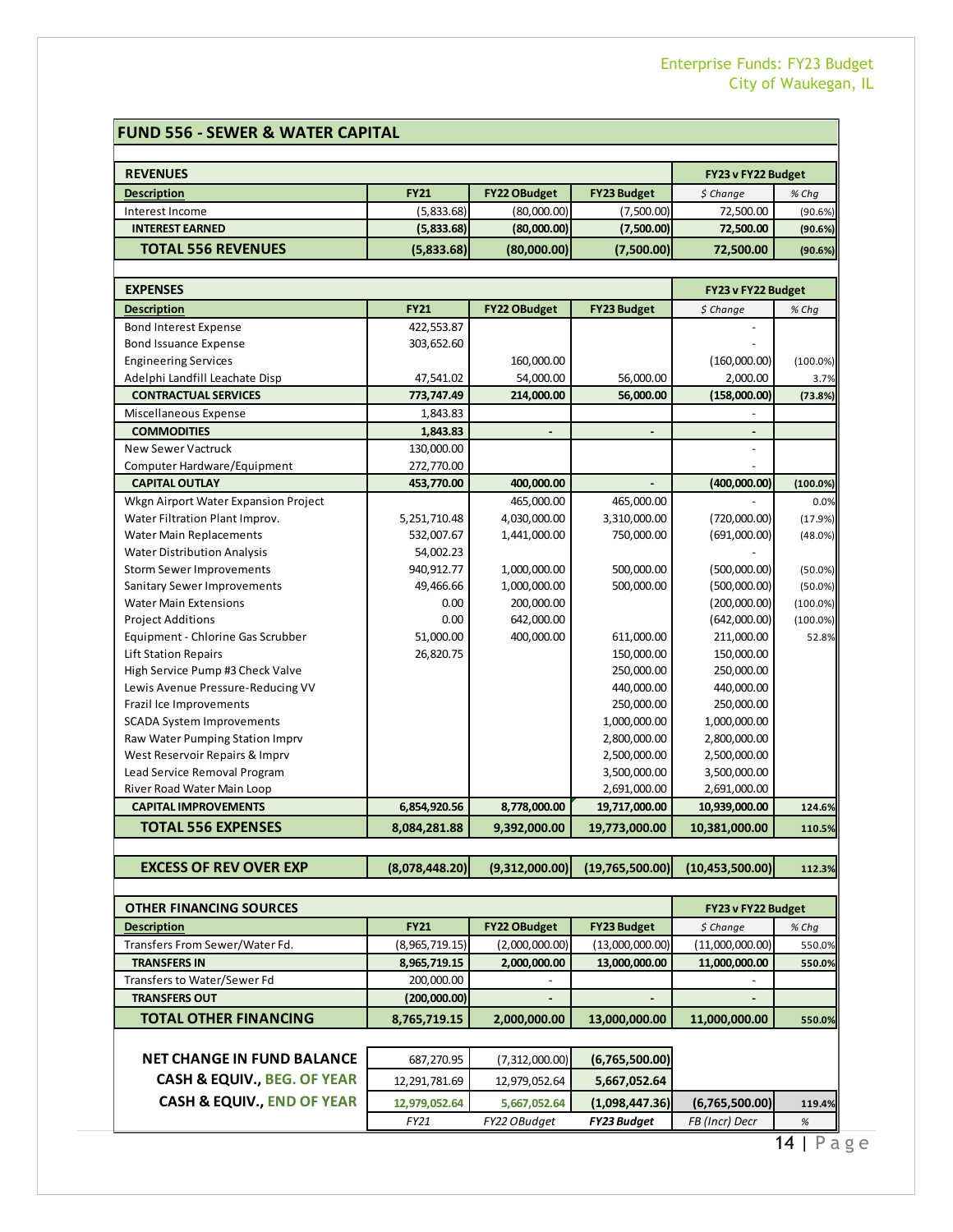#### **FUND 595 - MOTOR VEHICLE PARKING**

| <b>REVENUES</b>                      |               |                     |                    | FY23 v FY22 Budget |             |
|--------------------------------------|---------------|---------------------|--------------------|--------------------|-------------|
| <b>Description</b>                   | <b>FY21</b>   | <b>FY22 OBudget</b> | <b>FY23 Budget</b> | \$ Change          | % Chq       |
| Home Rule Retail OccServ. Tax        | (499,992.00)  | (600,000.00)        | (600,000.00)       |                    | 0.0%        |
| <b>TAX COLLECTION</b>                | (499, 992.00) | (600,000.00)        | (600,000.00)       |                    | 0.0%        |
| Fees - Parking Meters - Cash         | (60, 889.86)  | (160,000.00)        | (100,000.00)       | 60,000.00          | (37.5%)     |
| Fees - Parking Lot C - Cash          | (11, 223.88)  | (47,000.00)         | (10,000.00)        | 37,000.00          | (78.7%)     |
| Fees - Train Lots - Cash             | (22,060.84)   | (158,000.00)        | (100,000.00)       | 58,000.00          | (36.7%)     |
| Fees - Parking Lot E                 |               |                     |                    |                    |             |
| Fees - Monthly Prk Pass/Dwntwn       | (6,822.19)    | (95,000.00)         | (10,000.00)        | 85,000.00          | (89.5%)     |
| Fees - Parking Lot B - Cash          |               |                     |                    |                    |             |
| <b>Fees - Special Events Parking</b> | (40.00)       | (143,000.00)        | (80,000.00)        | 63,000.00          | $(44.1\%)$  |
| Fees - Cellular Telecom/Tower        |               |                     |                    |                    |             |
| Fees - IPS Meter Systems             |               |                     | (50,000.00)        | (50,000.00)        |             |
| Fees - IPS Park Smarter              |               |                     | (4,500.00)         | (4,500.00)         |             |
| <b>FEES</b>                          | (101, 036.77) | (603,000.00)        | (354, 500.00)      | 248,500.00         | (41.2%)     |
| <b>Interest Earned</b>               | (151.65)      | (15,000.00)         | (100.00)           | 14,900.00          | (99.3%)     |
| <b>INTEREST EARNED</b>               | (151.65)      | (15,000.00)         | (100.00)           | 14,900.00          | (99.3%)     |
| Rental Income - Clayton Street       | (15,750.00)   | (6,000.00)          | (12,000.00)        | (6,000.00)         | 100.0%      |
| Rental Income - Downtown             | (111, 142.71) | (37,000.00)         | (70,000.00)        | (33,000.00)        | 89.2%       |
| Rental Income-Metra Concession       | (2,750.00)    | (3,000.00)          | (2,000.00)         | 1,000.00           | (33.3%)     |
| Rental Income - Parking Lot A        |               |                     | (100.00)           | (100.00)           |             |
| Rental Income - Other                | (30,000.00)   |                     | (20,000.00)        | (20,000.00)        |             |
| <b>RENTAL INCOME</b>                 | (159, 642.71) | (46,000.00)         | (104, 100.00)      | (58, 100.00)       | 126.3%      |
| Miscellaneous Revenue                | (44.54)       | (41,000.00)         |                    | 41,000.00          | $(100.0\%)$ |
| <b>MISCELLANEOUS REVENUE</b>         | (44.54)       | (41,000.00)         |                    | 41,000.00          | $(100.0\%)$ |
| <b>TOTAL 595 REVENUES</b>            | (760, 867.67) | (1,305,000.00)      | (1,058,700.00)     | 246,300.00         | (18.9%)     |

| <b>EXPENSES</b>                     |              |                     |                    | FY23 v FY22 Budget |         |
|-------------------------------------|--------------|---------------------|--------------------|--------------------|---------|
| <b>Description</b>                  | <b>FY21</b>  | <b>FY22 OBudget</b> | <b>FY23 Budget</b> | \$ Change          | % Chq   |
| Maintenance Worker II               | 68,678.66    | 69,000.00           | 72,100.00          | 3,100.00           | 4.5%    |
| <b>Earned Sick Leave Pay Outs</b>   | 1,093.81     | 3,000.00            | 2,000.00           | (1,000.00)         | (33.3%) |
| Overtime                            | 5,813.89     | 6,000.00            | 8,500.00           | 2,500.00           | 41.7%   |
| Double-Time                         | 4,170.82     |                     | 5,000.00           | 5,000.00           |         |
| <b>Tool Allowance</b>               | 355.00       | 1,000.00            | 500.00             | (500.00)           | (50.0%) |
| Parking Lot Supervisor              | 73,905.70    | 77,000.00           | 81,000.00          | 4,000.00           | 5.2%    |
| Parking Lot Attendants              |              |                     |                    |                    |         |
| <b>PERSONNEL SERVICES</b>           | 154,017.88   | 156,000.00          | 169,100.00         | 13,100.00          | 8.4%    |
| Hospitalization                     | 40,292.57    | 48,000.00           | 49,000.00          | 1,000.00           | 2.1%    |
| <b>Workmen's Compensation</b>       | (3, 187.00)  | 4,000.00            | 10,000.00          | 6,000.00           | 150.0%  |
| Liability Insurance                 | 9,073.72     | 4,000.00            | 10,000.00          | 6,000.00           | 150.0%  |
| Employer Portion-OASDI (FICA)       | 9,573.10     | 3,000.00            | 9,600.00           | 6,600.00           | 220.0%  |
| <b>Employer Portion-Medicare Ex</b> | 2,238.86     | 2,000.00            | 2,300.00           | 300.00             | 15.0%   |
| Life Insurance Premiums             | 614.51       | 1,000.00            | 1,000.00           |                    | 0.0%    |
| Parking Stipend                     |              |                     | 2,000.00           | 2,000.00           |         |
| <b>Employer IMRF</b>                | 21,052.11    | 24,000.00           | 18,400.00          | (5,600.00)         | (23.3%) |
| <b>GASB68 Pension Expense</b>       | (27, 487.00) |                     |                    |                    |         |
| <b>PERSONNEL BENEFITS</b>           | 52,170.87    | 86,000.00           | 102,300.00         | 16,300.00          | 19.0%   |